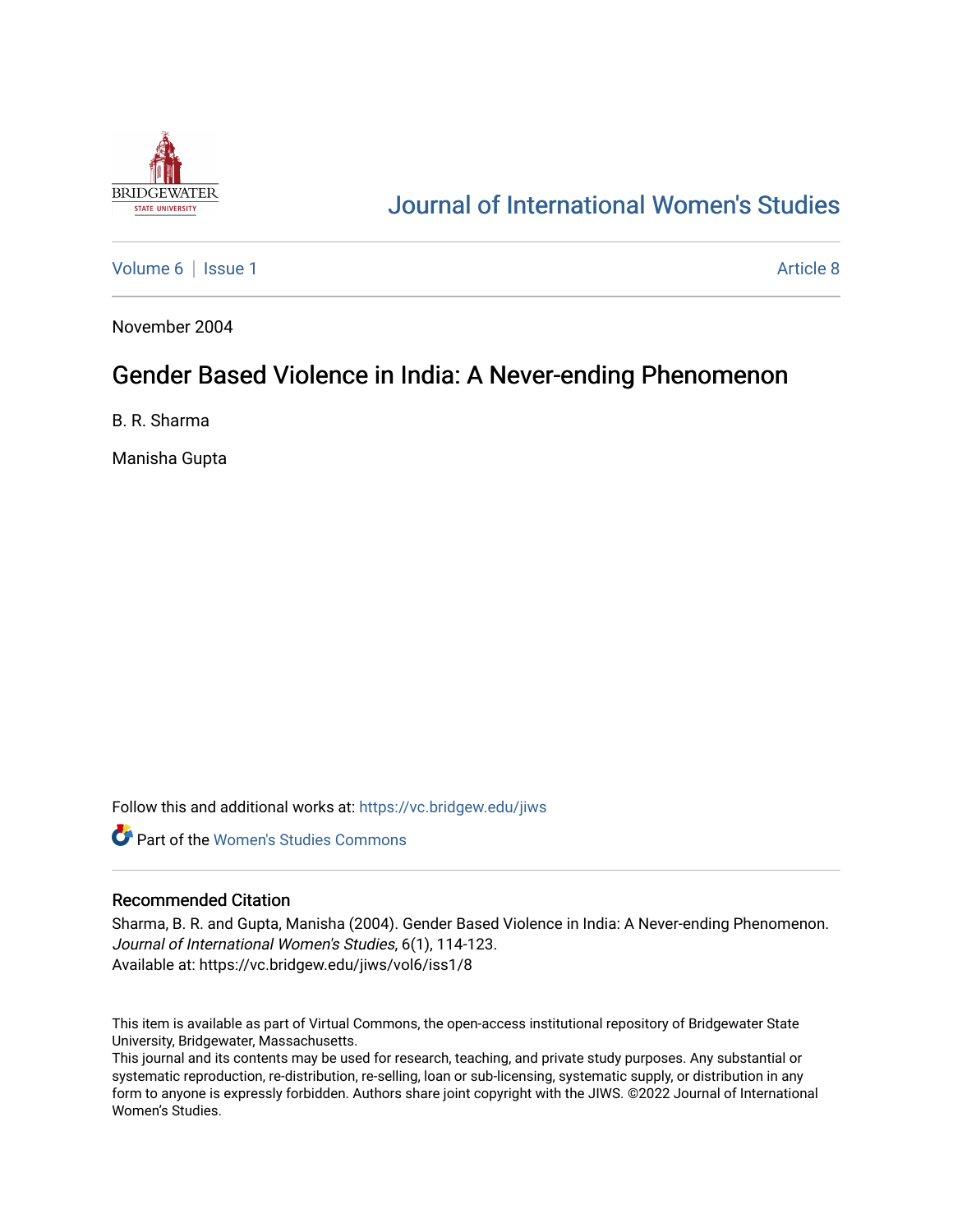This journal and its contents may be used for research, teaching and private study purposes. Any substantial or systematic reproduction, re-distflbution, re-selling, idah or sub-licensing, systematic supply or distribution in any form to anyone is expressly forbidden. ©2004 Journal of International Women's Studies. Sharma and Gupta: Gender Based Violence in India

## **Gender Based Violence in India - A Never-ending Phenomenon**

By Dr. B. R. Sharma, M.B.B.S., M.D. Reader $<sup>1</sup>$ </sup> Dr. Manisha Gupta, M.B.B.S. Demonstrator<sup>1</sup>

## **Abstract**

Religion, customs, age-old prejudices, etc. have put Indian women in a subservient and exploitable position in many domains of life. Low rates of participation in education, lack of economic independence, value biases operating against them, etc, have resulted in the women being dependent on men folk and other institutions of authority like the family, neighborhood and the society. They are usually ignorant of their rights and even if they are not, they do not have easy access to justice.

The issues related to women are being raised and discussed in various fora, in the recent times. Of these, 'violence against women' is gaining more and more support and recognition, the world over. But despite the enactment of laws, formulation of reformative legal processes, provision of legal aid to the needy, extensive use of the provision of Public Interest Litigation, conduct of Family Courts, Women/Family counseling centers etc., women in India have a long way to go in concretizing their Constitutional Goals into reality.

*Key Words*: Violence against women, women's empowerment, domestic violence

### **Introduction**

Gender based violence is quite common in almost all the developing countries. Though mostly identical, yet, some of the customs, which are reflected in the culture of each of the particular societies differently, create important distinctions. The opponents to these customs have failed time and again to evoke the desired response despite the customs being reiterated again and again in many written works. In the present paper, some of the customs, prevalent for years in India, have been identified to reveal the gender-based violence in addition to the day to day harassment being faced by the women. Some recommendations that are always in the discussion at policy level but with no fruitful result have also been reviewed and an attempt has been made to put forward some simple suggestions to check gender-based violence, particularly, in the developing world.

It is a harsh reality that the woman in India has been ill-treated for ages in our male dominated society. She is deprived of her independent identity and is looked upon as a commodity. She is not only robbed of her dignity and pride by way of seduction by the men outside, but also, may become a victim of cruelty by her saviors, within the four walls of her own house. However, her trauma does not end here, it may even go up to the extent of forcing her to commit suicide or she may be burnt to death for various reasons including that of dowry. This type of violence transgresses the boundaries of caste, class, region or religion and is prevalent in almost all societies.

The atrocities committed on women can be divided into various groups: *Physical violence* may include assault, battery, serious injuries or burns etc. *Sexual violence*, which means robbing the dignity of woman not only by indecent behavior but it, may take the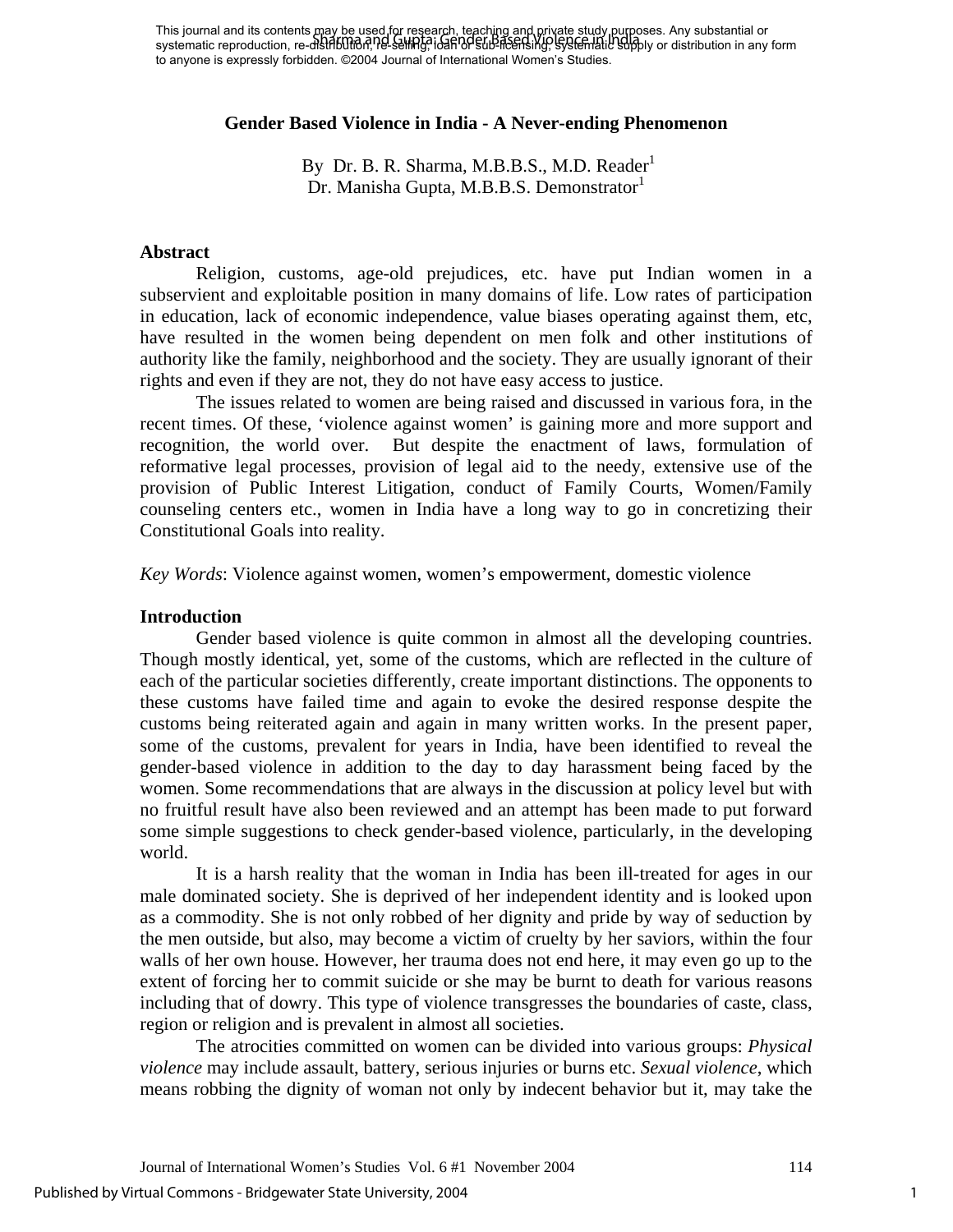extreme form of rape. Female genital mutilation (FGM) removal of clitoris and other parts of a woman or girl child is often practiced in African countries. *Verbal violence*, which means indecency or use of abusive and filthy language against a woman or her near and dear ones. *Social violence*, which includes demeaning, disparaging and humiliating a woman or her parental relatives and friends. *Emotional violence*, leading to internal deprivation of love and affection, concern, sympathy and care, it also includes depriving her custody of children. *Financial violence*, which means depriving her of financial means and bare necessities of daily life, it also includes taking away the assets, which a woman possesses or earns. *Intellectual violence*, means denial of rights to take part in decision making and discussion for pressing issues. *Other forms of violence*, which may include denial of education, access to health facilities, reproductive rights, etc. (Nigam 2002)

## **Global Scenario**

 Gender based violence that threatens the well being, rights and dignity of women has only recently emerged as a global issue extending across regional, social, cultural and economic boundaries. According to state statistics, about 18% of women are being sexually abused in the U.S. According to the UN Report on violence against women, the condition in other developed countries such as Denmark, Germany, Spain, Switzerland, and the United Kingdom etc. is no better. In the U.S., the Department of Justice reported that, every year; 3-4 million women are battered by their husbands or partners. Even in Sweden, which ranks high in the gender-related index, 66% of the 18650 reported cases of violence on women in 1996 were of domestic assault. Further 45% of 681 offences of homicide recorded in England and Wales in 1996 involved women killed by their spouses or lovers. (Joshi 2002)

 The data from developing countries like Antigua, Barbados, Columbia, Chile, Ecuador, Guatemala, Sri Lanka and others reveals widespread prevalence of physical and sexual abuse on women. In a study of 796 women from Japan carried out by Domestic Violence Group (1993) 59% reported physical abuse, 66% emotional abuse and 60% reported sexual abuse. Studies from African countries, Kenya, Uganda and Tanzania reveal that 42% women are subjected to physical abuse at their homes. In China, a conclusive evidence of wife battering has been reported among 57% women. (Joshi 2002)

 The Universal Declaration of Human Rights and Convention on Elimination of all forms of Discrimination against Women (CEDAW) do enforce certain special rights and privileges for women. But it is amazing that only 44 countries have laws against domestic violence. Only 17 countries have made marital rape a criminal offence & only 27 countries have passed laws on sexual harassment. (Amin 2002)

## **The Indian Scenario**

The cherished womanhood, which has been extolled since long, had been eroded away with the influx of foreign and modern culture. Over the years, worldly pursuits have occupied maximized proportions because of which the traditional culture is withering away. The happiness and solace in the family have been snatched away by heart breaking acts like bride burning, dowry deaths, torture, cruelty and so forth. Even the female embryo is subjected to homicidal torture. The right of the female child is always staked to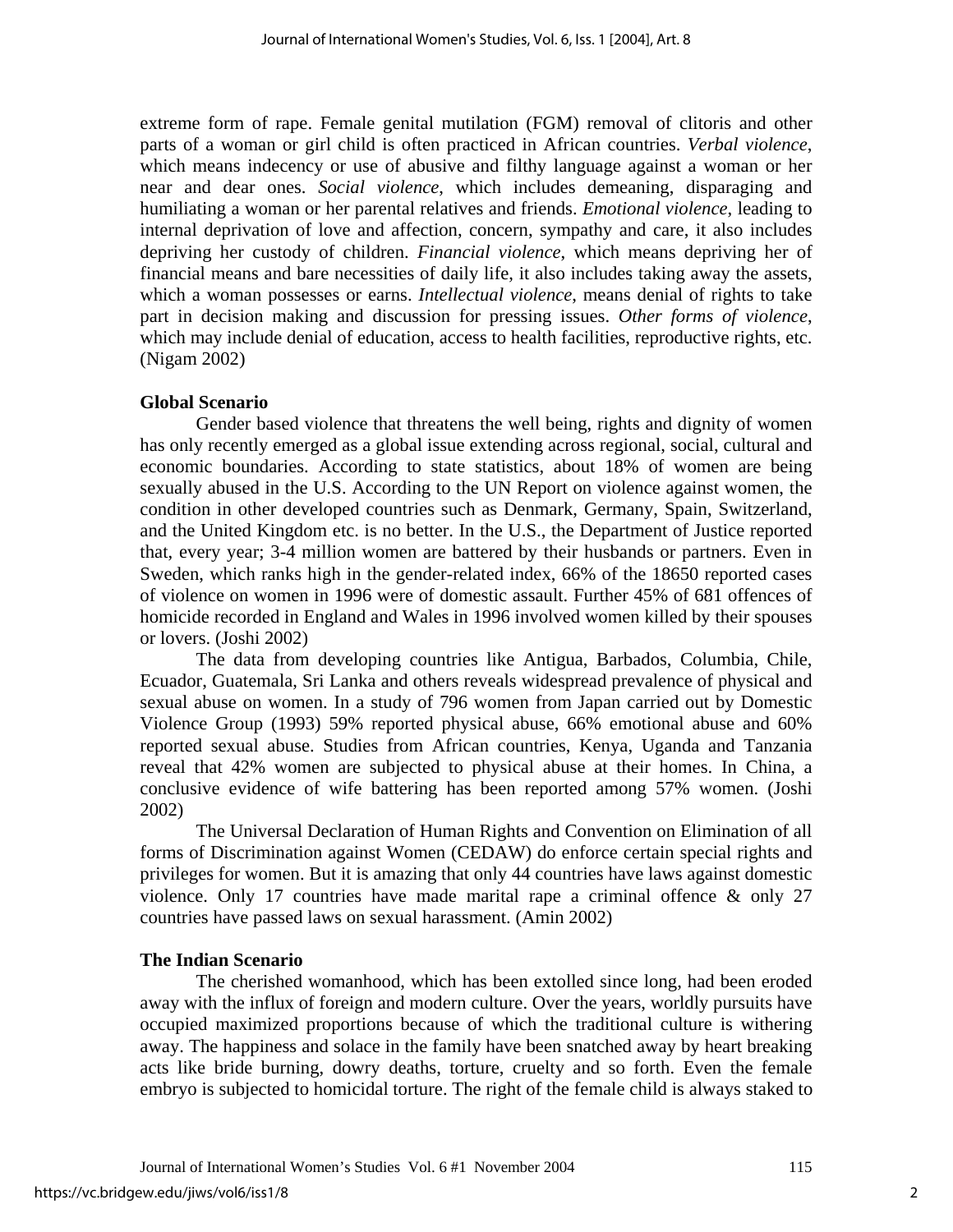peril. For having born as a female child itself is considered as a curse by some sections of the society. A look at the turn of century census reveals that there were 972 females per 1000 males in 1901 whereas the figure is 933 females per 1000 males in 2001. Still more significant is that in the 0 - 6 age group there are only 927 girls per 1000 boys. In some Indian states like Punjab the ratio is as low as 793 girls per 1000 boys. (Sharma 2001)

Placed on the wrong side of power and hierarchies, in their homes and work places, women, often face the brunt of violence. Records of the police provide details of reported cases of crime against women, but much of the violence goes unreported. In fact, women face violence at the hands of their protectors. The recorded data during the 90's *(Table 1)* reveals that crime against women in 1999 registered an increase of nearly 102% over the year 1989. In absolute terms an increase of 68699 cases was reported during the decade. The available data indicates an increasing trend during the last three years for cases registered under Indian Penal Code and under special laws such as Immoral Traffic (Prevention) Act and Indecent Representation of Women (Prevention) Act. Among the crimes against women, torture recorded as high as 278% increase, while the incidence of rape increased by 69% followed by molestation 24%. Sexual harassment recorded a consistent growth of 86% during the period 1995 to 1999.

There has been a steep rise in rape cases from 9150 in 1989 to 15468 in 1999 but the more disturbing feature of this finding is that 27% of the victims were minors *(Table 2)*. The figures, in spite of the fact that sexual offences against children are one of the most under-reported crimes in the country, speak for themselves. It has been argued that for every case reported against children there are a hundred, which are not reported.

In 1997, the Supreme Court of India laid down five factors that qualify as sexual harassment. These are physical contact or advances, a demand or request for sexual favors, sexually colored remarks, showing pornography and other unwelcome physical, and verbal or non-verbal sexual conduct. Recently the Supreme Court has recorded its strong disapproval against the practice of doctors in government hospitals, especially in rural areas, not to examine rape victims unless the police forwarded the case to them. It has observed that this attitude of the doctors delays examination of the victim resulting in the evidence being either washed away or lost. (Satyasundaram 2002)

The phenomenon of violence against women within the family in India is complex and deeply embedded. In India, marriage establishes a network of interacting individuals, and is rarely only a highly personal relationship between a man and a woman. An important part of the power relationship between spouses and indeed their families relates to dowry and its ramifications (Sharma 2002a). According to National Crime Records Bureau report 1998 *(Table 3)*, 2371cases of suicides were related to dowry disputes. A study of dowry victims in Delhi reports that in a sample of 150 dowry victims, one fourth were murdered or driven to commit suicide and more than half (61%) were thrown out of their husband's house after a long drawn period of harassment and torture. The study, reports Dowry related killings, to follow two patterns, first, the young brides were either murdered or forced to commit suicide (18.4%) when their parents refused to concede to continuing demands of dowry and second, the murders were committed on the pretext of 'complex family relations' or extra-marital relations (52.6%). (Nigam 2002)

A critical analysis reveals that the crime situation has worsened over the years but the large number of cases that are registered may reflect that the hesitation regarding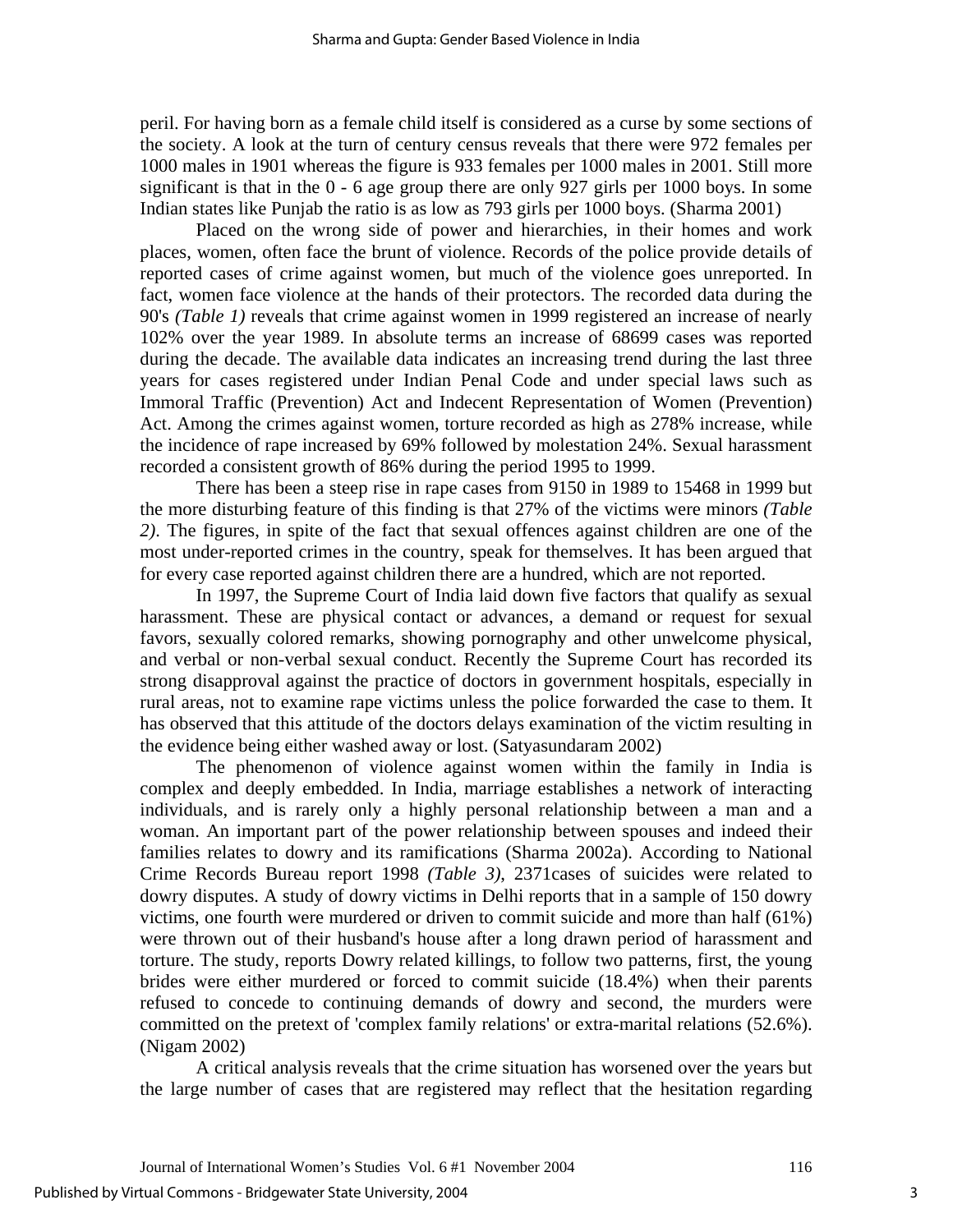reporting these crimes is perhaps breaking down. May be today more women are mustering up courage to report cases of crime against themselves and seeking redressal. However, studies indicate that the statistics conceal rather than reveal the extent of the problem. The All India crime rate i.e. number of crimes per 100,000 population for crimes against women reported to the police worked out to be 13.8 during 1999. The Crime in India Report 1999, itself acknowledges that this rate of crime may be reviewed with caution, as a sizeable number of crimes against women go unreported due to the social stigma attached and the lengthy court procedures. According to a report out of every 100 rape cases in India, only 10 are reported and out of every 100 reported cases only 5 offenders are convicted (Vasudev 2002). According to another report, in 1999, every day in India, 42 women were raped, 18 cases of dowry deaths occurred every hour, 5 women faced cruelty at home and 4 molestation cases were reported (Wiswanath 2002). According to yet another study, crimes against women increased from 123 to 127 cases per million persons, during the period 1998 to 1999, while total cognizable crime rate declined from 1837 to 1823 over the same period. (Philipose 2002)

Post independence period in India, has witnessed a marked increase in women literacy *(Table 4)*, resulting into a vast number of women involved in the work place in all the vital sectors of the countries economy, whether out of choice or out of compulsion. However, they mostly fall in the unorganized sector, where they are ill paid but need to cling on to the jobs due to ever increasing unemployment. This need for survival drives women into what has been referred to as 'rape situations'. Harassment at work place is real and pervasive. Jokes with sexual undertones obscene behavior with sexual overtures, direct advances etc. combine to make the atmosphere at work place discriminatory to women.

 The phenomenon of violence against women arises from patriarchal notions of ownership over women's bodies, sexuality, labor, reproductive rights, mobility and level of autonomy. Deep-rooted ideas about male superiority enable men to freely exercise unlimited power over women's lives and effectively legitimize it too. Violence is thus a tool that men use constantly to control women as a result of highly internalized patriarchal conditioning coupled with legitimacy for coercion to enforce compliance and increasing aspirations, frustrations and 'might is right' becoming a legitimate view and increasing need for assertion of individual egos and control. Within this context, several developments serve as a backdrop to the discussion and analysis of increased violence against women. In the wake of liberalization, new modes of living are being introduced. Consumerism, unreal aspirations incited by the barrage of the advertising industry and 'get rich quick' schemes have been increasingly influencing the thinking and behavior. An increasingly growing gap is being witnessed between the aspirations and their fulfillment, which is reflected in an increased violence in human interactions. (Sharma 2003, Sharma 2002 b, c and d)

 The deluge of private companies into the electronic media has led to a spate of programs based on sex and violence. In the contemporary scenario almost all channels are running programs, which stress on bigamy or extramarital relationships. Advertisements use women's bodies to sell any thing ranging from cars to soap. A substantial population is being influenced by underlying philosophy of instant selfgratification, trying to actualize their sexual fantasies. Increasing contractualization and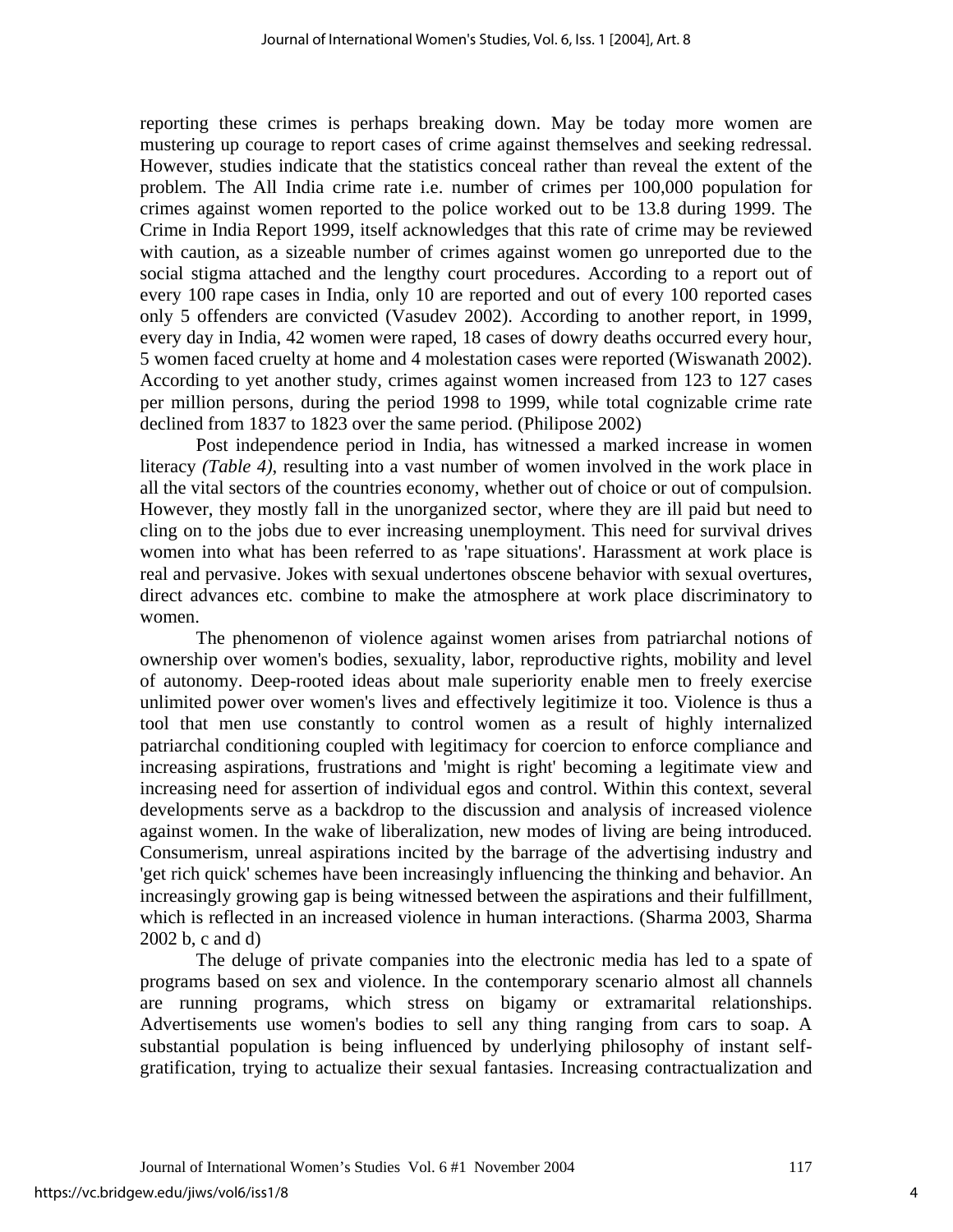casualization of the female work force as a part of liberalization policies has increased their vulnerability at the work place.

 The status of girls in the labor market is different than the boys and they are considered to be more productive in the household activities. The deep routed gender bias in the minds of people also leads to more female child labor. Lately the trend of teenaged commercial sex workers among girls has been reported to be on rise. According to a report, there are about 10 million commercially sexually exploited women in India, of which one fifth are under the age of 18 years. (Patnam 2002)

Wife battering is the commonest form of abuse worldwide irrespective of class, religion and community. Studies have correlated childhood abuse, alcoholism, unemployment and poverty with the growth of this malaise. In India, there is a tendency to club marital violence under the overall heads of dowry, dowry deaths and dowry violence. However, oppression of wives for bringing inadequate dowry may only be another excuse for using violence against them.

 The problem of violence against women has to be visualized in a wider context and cannot be viewed in isolation from the status of women in the society. The practice among the Indian women of ending their lives by setting themselves ablaze with the pyre of their deceased husbands or being forced to do so, in the yesteryears - the "SATI PRATHA" though banned now, reflects the extent of dependence of women on their men. However, legislation alone cannot by itself solve deep-rooted social problems, one has to approach them in other ways too. Therefore, what is required is not only a strong legal support network but also opportunities for economic independence, essential education and awareness, alternative accommodation and a change in attitude and mindset of society, judiciary, legislature, executive, men and the most important woman herself. Restructuring society in terms of power and role relationship while emphasizing the egalitarian values is the need of the hour.

The Parliament of India has passed a bill proposing death penalty for convicted rapists, but the women organizations argue that this will be another pretext for courts to give the benefit of doubt to the accused. In this entire scenario, the women's organizations are indeed a strong platform. However, policy level reforms in response to gender based violence will be able to succeed only when such organizations are able to convince policy makers that responding to violence is both necessary and achievable.

Law can be ahead of public opinion in matters of social policy, but if the gulf is too wide, there is every likelihood of its non-observance either unconsciously or deliberately. This is tragically true of the Dowry Prohibition Law, which is flouted by one and all in the Indian Society, irrespective of their caste, creed and religion. Even the law enforcing agencies, believe it to be an ornamental legislation, not seriously intended for implementation. The offenders do not consider themselves guilty and the victims do not perceive the conduct immoral like in other offences. The prevailing evil of dowry system in this part of the world, despite the existing stringent laws (Sec. 498A, 304B Indian Penal Code) to curb the menace, has shown an upward trend. There has also been some feminist movement in the society and at present, one finds women's organizations struggling for their rights and protesting against the atrocities on them. For awakening of social conscience and providing justice and opportunity to the women, the following recommendations are often made: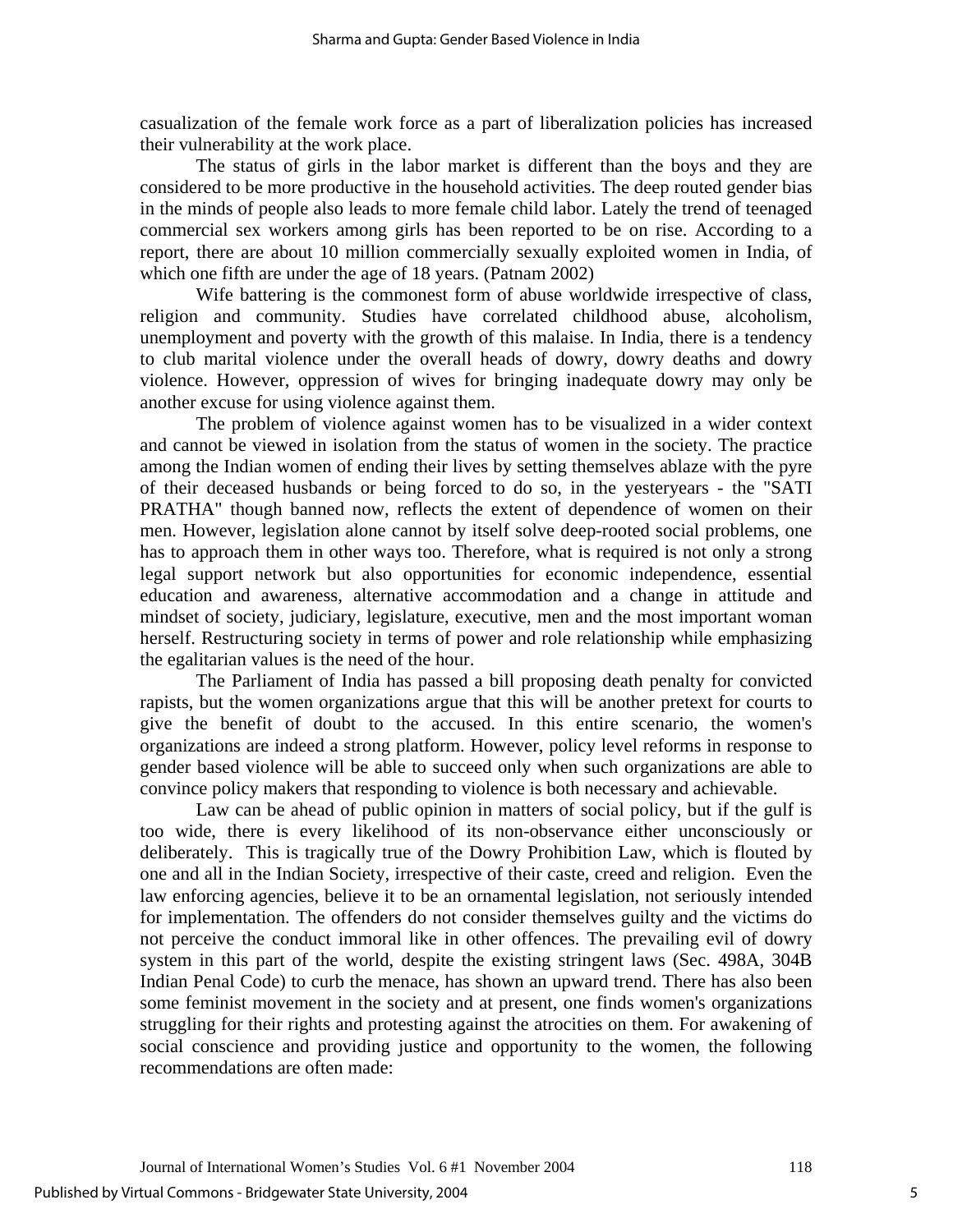- Promoting education among the general public is necessary to annul many myths and superstitions, which lead to helplessness and frustrations in them. Educating the society about the equal status of a girl child is the utmost requirement.
- Popularizing vocational courses, as per the caliber of the individuals, will go a long way in decreasing the insecurity of the unemployed, thereby boosting their selfconfidence and will power.
- Marriage counseling, discouraging and banning costly and ostentatious marriage rituals, strict implementation of anti-dowry laws, may help in decreasing or preventing the tensions of day to day married life.
- Society should work towards protecting the rights of women. In this regard, effective cooperation between Non Government Organizations (NGOs), voluntary and law enforcing agencies, is a must to enable women to enjoy equal rights, instill confidence and self respect in them and to make them economically independent.
- Promotion of the concept of 'Family Planning' in rural India, so that its principles are followed in letter and in spirit, all over the country. Social health workers, NGOs, Govt. Organizations and the society as a whole should strive towards bringing down the family size and its related problems, both in the rural and in the urban community etc., etc.

But these remain limited to policy level only on account of the lack of political will and sincere efforts towards their implementation, consequently, the all-important goal of women empowerment continues to be a distant dream for the women in many developing countries including India.

The concept of women empowerment is not new and can be traced back from a story about King Arthur who was ambushed and imprisoned by the Monarch of a neighboring kingdom. The monarch could have killed him but was moved by Arthur's youthful happiness and offered him freedom if he could answer a difficult question within a specified period of one year. The question was "what do women really want?" Such a question would perplex even the most knowledgeable man, and, to young Arthur, it seemed an impossible query.

Since it was better than death, Arthur accepted the monarch's proposition to have an answer by year's end. He returned to his kingdom and sought the help of princesses, priests, the wise men, the court jesters and the prostitutes. No one could give him a satisfactory answer, but what most people did tell him was to consult the 'old witch'. The last month of the year arrived and Arthur had no alternative but to talk to the witch. She agreed to answer his question but he would have to accept her price first. The old witch wanted to marry Gawain, the most noble of the Knights of the Round Table and Arthur's closest friend. Young Arthur was horrified. She was hunchbacked and awfully hideous, had only one tooth, smelled like sewage water and often made obscene noises. He had never run across such a repugnant creature. Arthur refused to ask/force his friend to marry her and have to endure such a burden.

Gawain, upon learning of the proposal, spoke to Arthur. He told him that nothing was too big of a sacrifice compared to king's life that he had pledged to the monarch in the event of failing to give the right answer. Hence the wedding was announced and the witch answered Arthur's question: "What a woman really wants is to be able to be in charge of her own life." Everyone instantly knew that the witch had uttered a great truth and that Arthur's life would be spared. And so it went. The neighboring monarch spared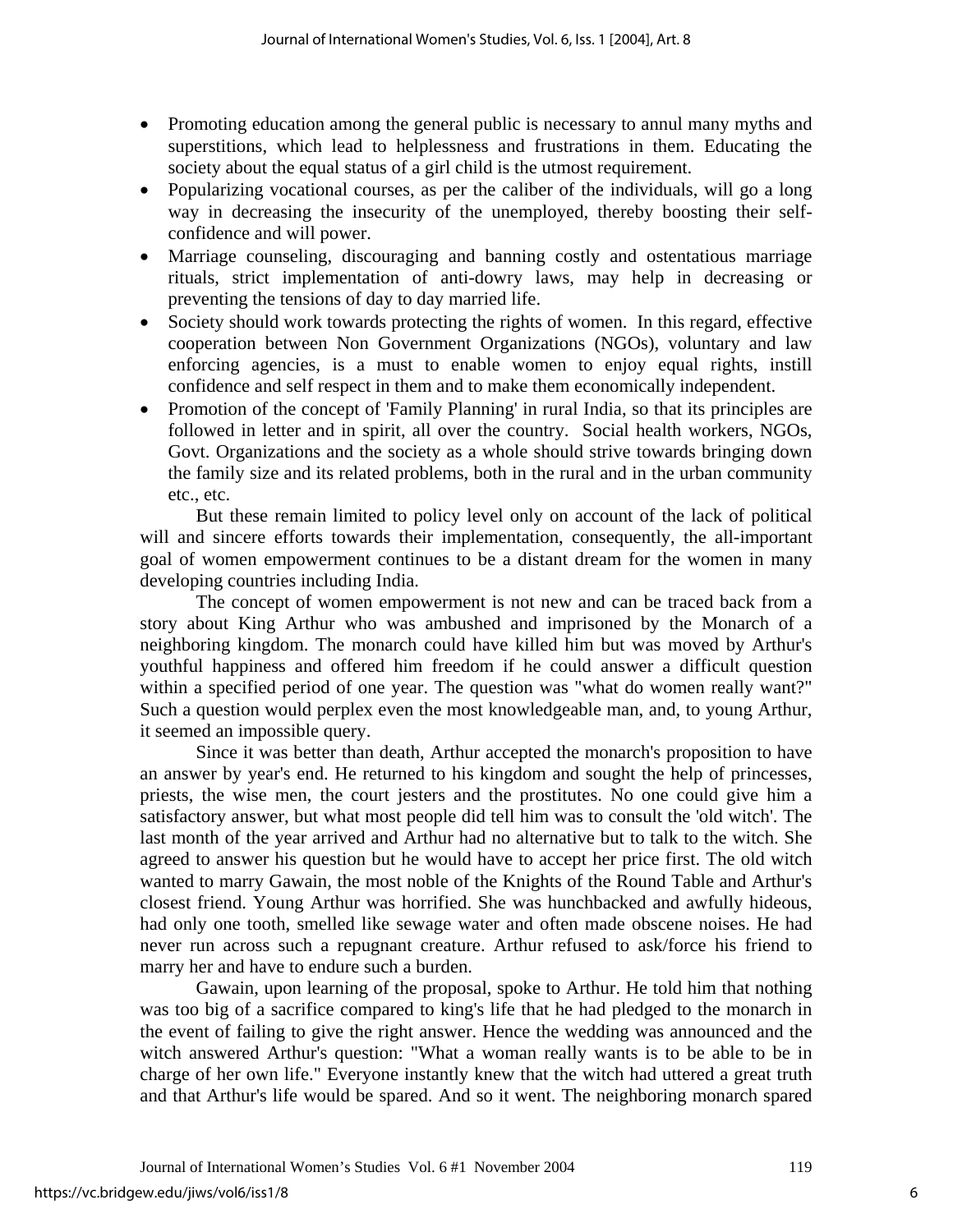Arthur's life and granted him total freedom. The answer was not the end, but the beginning of a lovely and lucid story on women empowerment.

What a wedding Gawain and the witch had! Arthur was torn between relief and anguish. The old witch put her worst manners on display, ate with her hands, belched and made everyone uncomfortable. The wedding night approached. Gawain, steeling himself for a horrible night entered the bedroom. What a sight awaited! The most beautiful woman he had ever seen lay before him. The knight was astounded and asked what had happened. The beauty replied that since he had been so kind to her (when she'd been a witch) half the time she would be her horrible deformed self, and the other half, she would be her beautiful maiden self. Which would he want her to be during the day and which during the night? During the day a beautiful woman to show off to his friends, but at night, in the privacy of his home, an old spooky witch. Or would he prefer having by day a hideous witch, but by night a beautiful woman to enjoy many intimate moments.

What a cruel question! Gawain began to think of his predicament and then said that he would let her choose for herself. Upon hearing this, she announced that she would be beautiful all the time, because he had respected her and had let her be in charge of her own life. But really now what is the moral of this story? If you don't respect women, things are going to get ugly! What is required is 'public awareness, mass education, financial and social independence and the will to safeguard and fight for their rights' among the Indian women. But above all, Indian women need to remove a deep-rooted malady that has sapped the very roots of our so-called civilized society - disparity between a male and female child. We recommend the following corrective measures:

- Change in the perception of society towards the dignity of women treating them at par with their male counterparts, because threat to male authority is the main cause of domestic violence not only in the developing world but also the developed.
- Awareness about gender biases because violence against women is primarily a gender issue. Non Government Organizations and government agencies such as National Commission for women may play an important role in sensitizing the society about gender rights.
- Imparting legal education to the girls at high school or secondary school level, enabling them to fight for their rights.
- Educating the women about their rights as well as the agency to be approached in case of a particular problem, keeping in mind the present educational status of the majority of Indian women.
- Motivation of women from poor and backward families to utilize the schemes started by the government for their welfare in general and the economic empowerment in particular.
- Strict implementation of the legal provisions of the legislation, which are meant for the protection of women.
- Developing programs to make the women morally strong or empowered because, bestowing judicial rights or making women literate alone can never end the violence against them.
- Setting up Family Counseling Centers and ensuring their proper functioning with the objective to strengthen the families and not breaking them apart. They need to propagate the concept - "family is the prime unit of society" and provide a platform where men, women, old and young can share their problems and receive good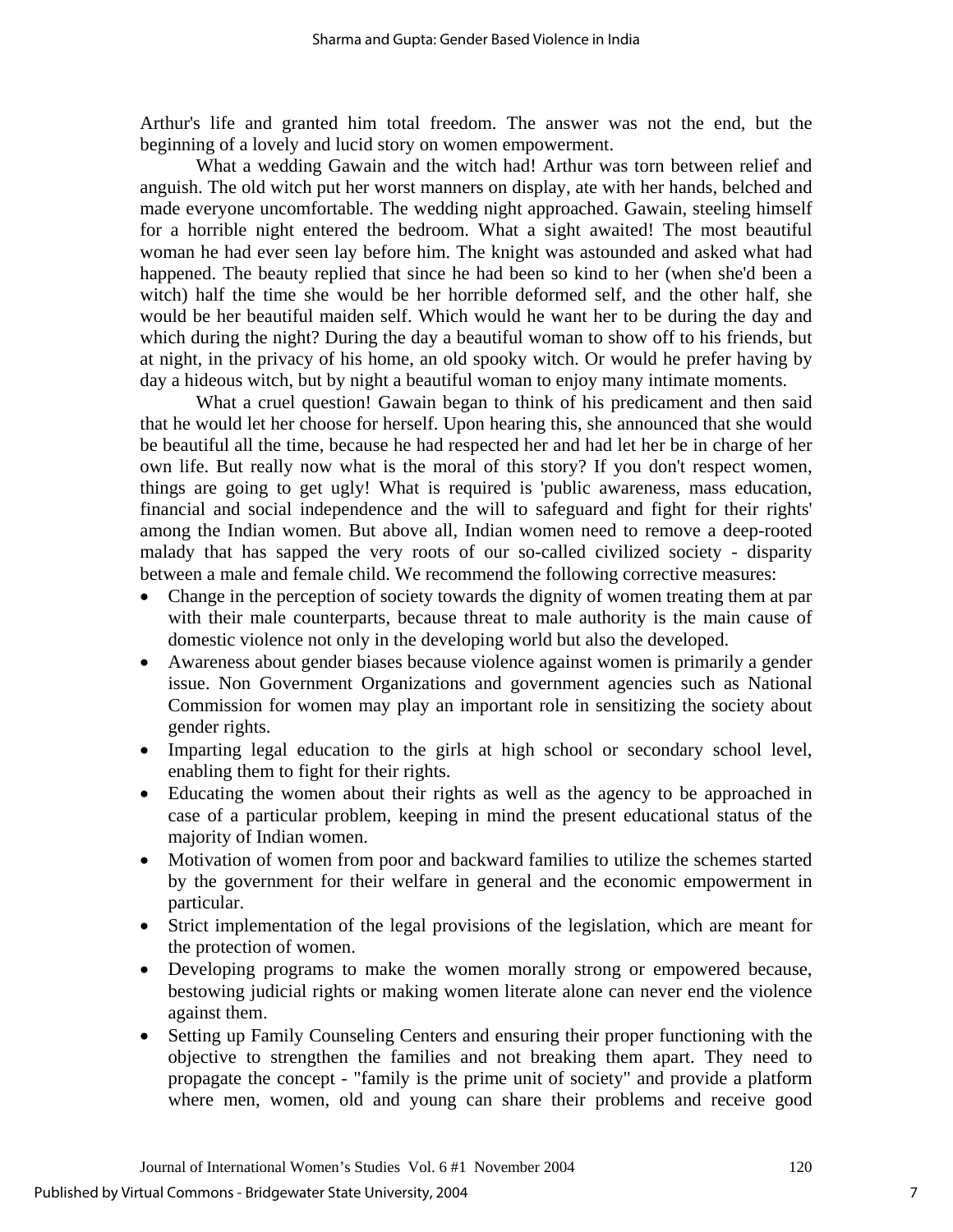counseling. At present 500 voluntary organizations are running Family Counseling Centers all over the country with aid from the Central Social Welfare Board. (Sinha 2002)

• The electronic and the print media have already made a dent by bringing out the atrocities towards women in the open but they need to stress more.

## **References**

Amin S. K. (2002) Law relating to women. *Social Welfare* 49 (4): 17 - 21.

Joshi M. (2002) A Cry for Justice. *Social Welfare* 49 (1): 3 - 14.

Nigam S. (2002) Silent Enemy in the Home. *Social Welfare* 49 (4) 12 - 16.

Patnam V, Bagul M. (2002) Teenage sex workers-aspirations and interest. *Social Welfare*  49 (8): 8-14.

Philipose P. (2002) Getting away with rape. *The Sunday Express* Nov. 24: 11.

Satyasundaram I. (2002) Where is the end? *Social Welfare* 49 (4): 8 - 11.

- Sharma BR, Vij K, Gautam CS. (2001) Murdered in the womb. *Social welfare* 48 (8): 25- 26.
- Sharma BR., Harish D, Sharma V, (2002 a) Kitchen Accidents vis-à-vis dowry deaths *Burns* 28: 250-253.

Sharma BR., Harish D, Singh S. (2002 b) Poisoning Scenario in Northern India-Challenges and Suggestions *Journal of Mahatma Gandhi Institute of Medical Sciences* 7 (1): 37 - 42.

Sharma BR., Harish D, Sharma V, Vij K (2002 c) Poisoning in Northern India- changing trends, causes and prevention thereof *Med. Sci. Law* 42 (3): 251-257.

Sharma BR., Harish D, Sharma V, (2002 d) Epidemiology of poisoning – an Indian viewpoint *Journal of Forensic Medicine Toxicology* 19 (2): 5-11.

Sharma BR, Sharma V, Harish D, Vij K. (2003) Suicides in Northern India – causes, Methods used and Prevention thereof. *Med. Sci. Law* 43 (3): 221 - 229.

Sinha M. (2002) Editorial, *Social Welfare* 49 (4): 2.

Vasudev S., Methil R. (2002) Sexual Crimes. *India Today* 27 (36) 48 - 52.

Wiswanath K. (2002) Rape: death doesn't equal justice. *Indian Express* Dec. 13: 9.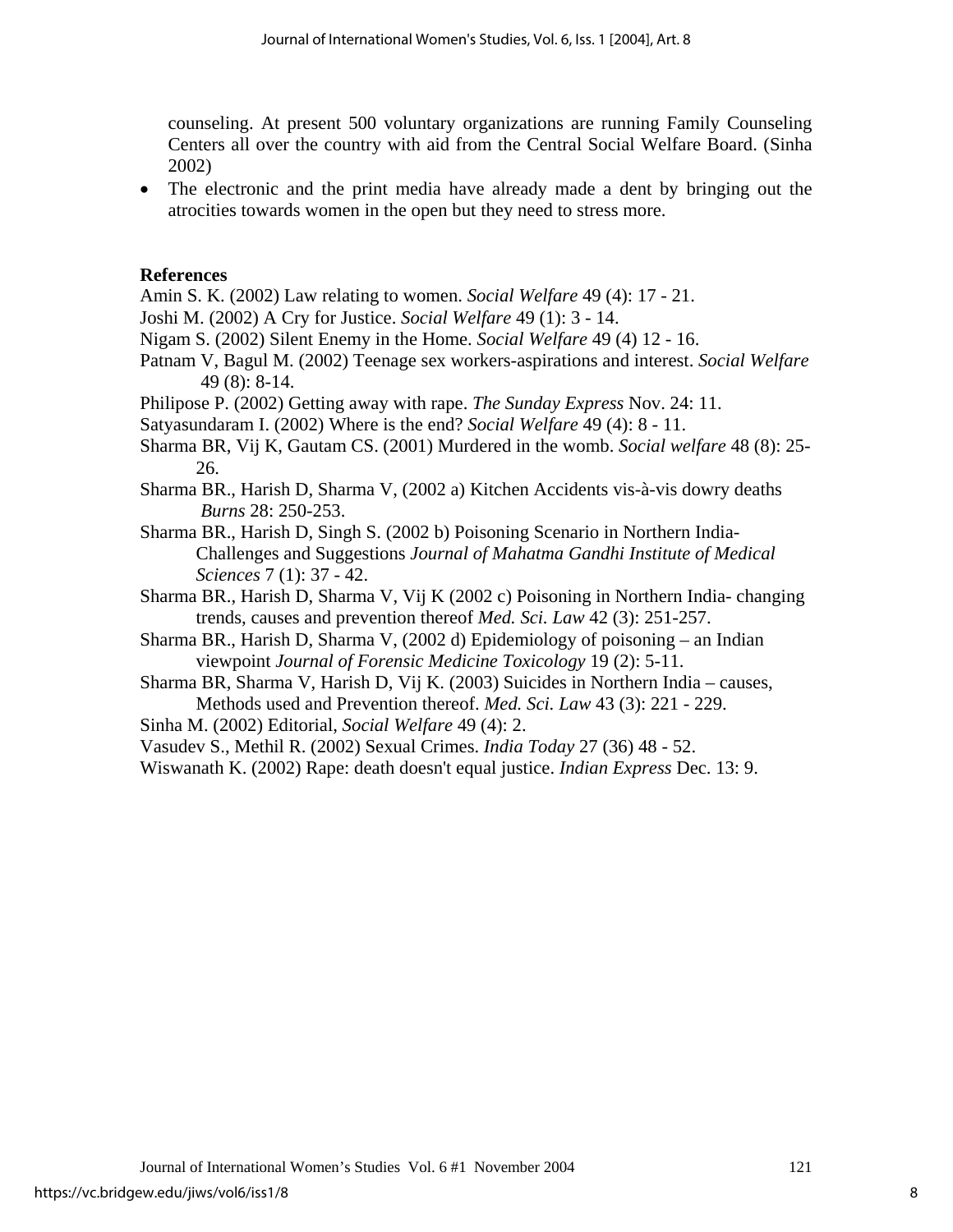| Year |                 | <b>Total</b> |          |          |       |
|------|-----------------|--------------|----------|----------|-------|
|      | <b>Below 10</b> | 10 to 16     | 16 to 30 | Above 30 |       |
| 1990 | 394             | 2105         | 6028     | 1541     | 10068 |
| 1991 | 1099            | 2630         | 5377     | 1319     | 10426 |
| 1992 | 532             | 2581         | 7000     | 1621     | 11734 |
| 1993 | 634             | 2759         | 7038     | 1792     | 12223 |
| 1994 | 734             | 3244         | 7442     | 1798     | 13218 |
| 1995 | 747             | 3220         | 7752     | 1955     | 13674 |
| 1996 | 608             | 3475         | 8281     | 2485     | 14849 |
| 1997 | 770             | 3644         | 8612     | 2310     | 15336 |
| 1998 | 626             | 3433         | 8414     | 2560     | 15033 |

#### **Table 2: Victims of rape by age groups**

Source: National Crime Records Bureau, 1996, 1998.

#### **Table 3: Distribution of Suicides**

| <b>Cause</b>    |      | Age up to 14 years |       |             | Age 15 to 29 years |              |      | Age 30 to 44 years |              |
|-----------------|------|--------------------|-------|-------------|--------------------|--------------|------|--------------------|--------------|
|                 | Male | <b>Female</b>      | Total | <b>Male</b> | Female             | <b>Total</b> | Male | Female             | <b>Total</b> |
| Dowry dispute   |      |                    | 16    | 29          | 1806               | 1835         | 43   | 551                | 594          |
| Physical abuse  |      |                    |       | 31          | 182                | 213          | 36   | 70                 | 106          |
| Self immolation | 70   |                    | 241   | 149         | 4095               | 5244         | 1332 | 2506               | 3838         |

Source: Accidental Deaths and Suicides in India - 1998, NCRB

| Table 4: Decadal variations in literacy rates in India |  |  |
|--------------------------------------------------------|--|--|
|--------------------------------------------------------|--|--|

|                    | Tuble is Decumin (unimolid in heer act ruced in manu |              |                |
|--------------------|------------------------------------------------------|--------------|----------------|
| <b>Census Year</b> | Total                                                | <b>Males</b> | <b>Females</b> |
| 1951               | 18.3                                                 | 27.2         | 09.0           |
| 1961               | 28.3                                                 | 40.4         | 15.4           |
| 1971               | 34.5                                                 | 46.0         | 22.0           |
| 1981               | 43.6                                                 | 56.4         | 29.7           |
| 1991               | 52.2                                                 | 64.1         | 39.3           |
| 2001               | 65.4                                                 | 75.9         | 54.2           |

Source: Census of India 2001, Provisional Population Totals, Series - I, India Paper - I of 2001, New Delhi: Registrar General and Census Commissioner, India